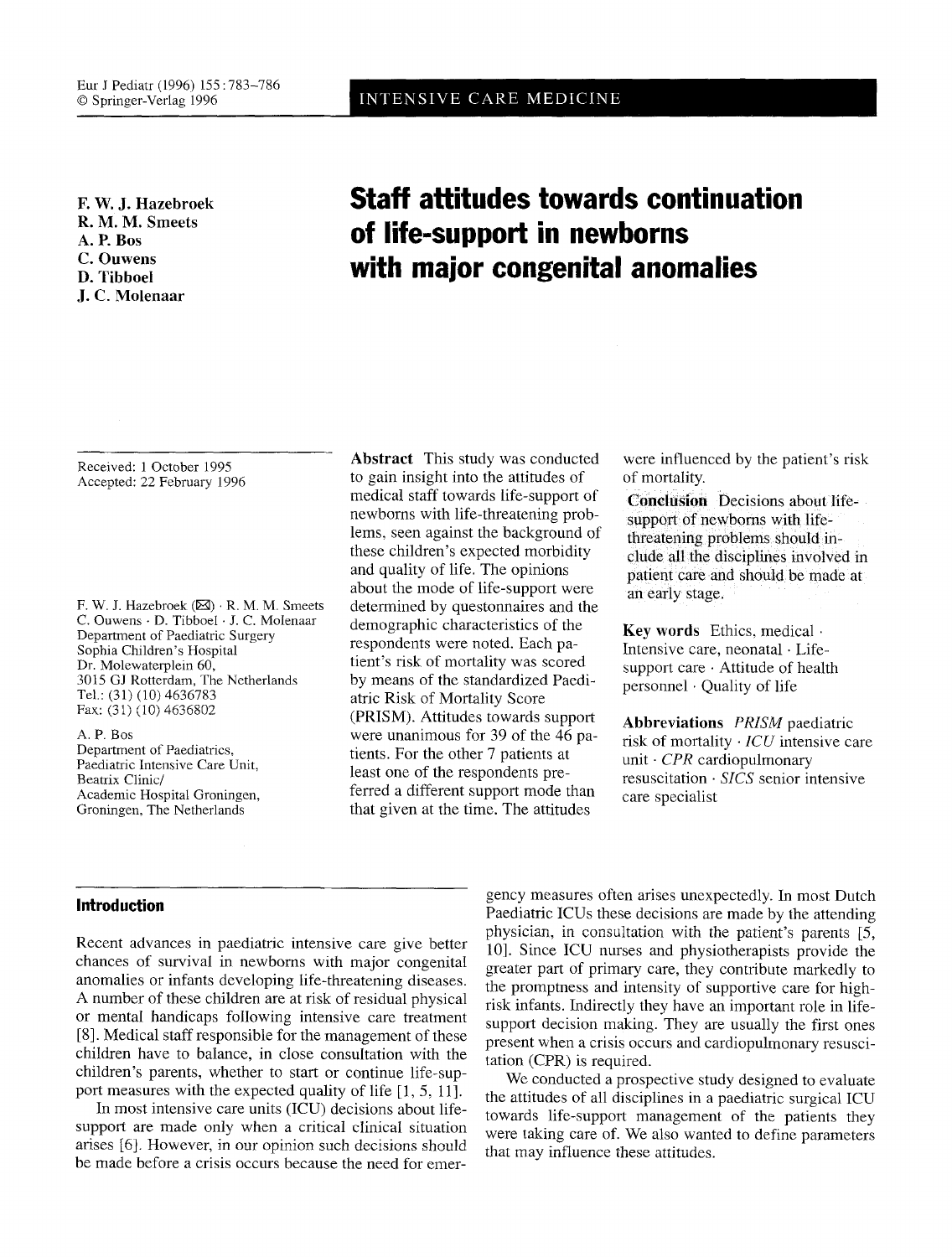### **Methods**

This study was conducted at the paediatric surgical ICU of the Sophia Children's Hospital, a tertiary referral centre. This unit comprises seven intensive care and seven high care beds for patients of all surgical subspecialities, and yearly admits some 500 patients, including approximately 100 neonates with major congenital anomalies. The Institutional Review Board granted study approval and waived the informed consent requirement.

In our unit a protocol provides guidelines for the treatment team through the decision-making process and around continuing or foregoing life-support of a child (Table 1). During 3 months the attending physician completed a form for each patient on the 1st day of admission to one of the seven intensive care beds, stating the patient's diagnosis and age at time of admission. Each patient's mortality risk was then assessed three times a week by means of the Paediatric Risk of Mortality (PRISM) score. This scoring system quantifies severity of illness based on 14 routinely measured clinical and laboratory parameters of physiological instability. For each parameter, an abnormal range with number of points is assigned, reflecting is weighted contribution to overall severity of illness. The points are summed to obtain the total PRISM score. All the PRISM score variables directly reflect their contribution to the mortality risk [4, 9].

On every day that PRISM scores were assessed, a questionnaire was distributed to the physicians, nurses, and others involved, such as paedagogical therapists, the chaplain, and physiotherapists. These questionnaires were kept anonymous. Apart from demographic characteristics such as profession, age, gender, religious backround, and having children of their own, the respondents were asked for their attitude towards life-support management for the patient they were taking care of. The response was presented as a multiple choice, offering four options: (1) "full support, including CPR"; (2) "full support, excluding CPR"; (3) "modified support, excluding CPR" and (4) "no opinion". "Modified support" implied support directed towards basic comfort; forms of care that would produce discomfort or would not offer a prospect of meaningful recovery were withheld or withdrawn.

Student's *t*-test was used to compare the mean values of patient-bound variables (age, duration of admission, PRISM score) and respondent-bound variables (age, gender, profession, religion)

Table 1 The stages of the decision-making process on forgoing life-support treatment

Before death discussions between

- 1. Responsible Senior Intensive Care Specialist (SICS) and other involved medical and surgical staff members
- 2. SICS and nurses
- 3. SICS and nurses and parents "bad news talk"
- 4. Feedback to other involved staff members
- 5. (Repetition of "bad news talk" with parents)
- 6. SICS with nurses and parents-discussion about circumstances of death such as presence of parents, child in arms of parents
- 7. SICS with nurses discussion about actual dying process

After death discussions between

- 1. SICS and nursing team-evaluation of dying process, feedback and evaluation
- 2. Treatment team-discussion, of complete medical history 1 week after death of child
- 3. On the initiative of the parents contact between SICS and parents-review medical history (including autopsy results), questions about future risk of recurrence, prenatal diagnosis, etc.

#### **Table** 2 Primary diagnosis on admission

| Congenital anomalies                       |    |
|--------------------------------------------|----|
| Multiple congenital anomalies <sup>a</sup> | 10 |
| Airway, lung anomaly                       | 2  |
| Congenital diaphragmatic hernia            |    |
| Congenital heart disease                   | 2  |
| Digestive tract anomaly                    | 9  |
| Abdominal wall defect                      | 5  |
| Prune-belly syndrome                       |    |
| Cloacal extrophy                           | 2  |
| Epidermolysis bullosa                      | 1  |
| Other diseases                             |    |
| Necrotizing enterocolitis                  | 5  |
| Brain tumour2                              |    |
| Total                                      | 46 |

<sup>a</sup>Multiple congenital anomalies were defined as two or more lifethreatening congenital disorders

in the group about whom attitudes were unanimous, and in the group about whom the attitudes towards management differed.

### **Results**

During the study period 46 patients were admitted to one of the seven ICU beds. Two beds were continuously occupied by chronic ventilator-dependent patients who were excluded from the analysis. Nearly all patients were neonates with major congenital anomalies, the nature of which is detailed in Table 2.

Two hundred and ninety-eight questionnaires were filled in anonymously by ICU nurses, physicians, physiotherapists, child-life specialists, and hospital chaplains. Only in 5 questonnaires respondents (two ICU nurses, two physicians, one chaplain) opted for "no opinion" as concerning their attitude towards preferred life-support, leaving 293 completed questionnaires about the support of the 46 patients. All respondents unanimously opted for a "full support, including CPR" for 37 patients, reflecting the actual management. For two neonates, one with severe epidermolysis bullosa, the other with a hypoplastic left ventricle, an unanimous "modified support, excluding CPR " was indicated, as was the actual management.

With regard to the remaining 7 patients there was no unanimity in attitudes towards life-support. In this group the actual management and the preferred management of at least one of the respondents differed. Table 3 shows the chosen attitudes towards the support of these 7 patients. Fifteen questionnaires, completed by 13 different respondents, showed choices about life-support different from the actual management. In two cases the respondent felt that actual life-support was insufficient; in the other cases respondents indicated that CPR should be withheld or the patient's support should be reduced, whereas the current management included CPR or full support, respectively.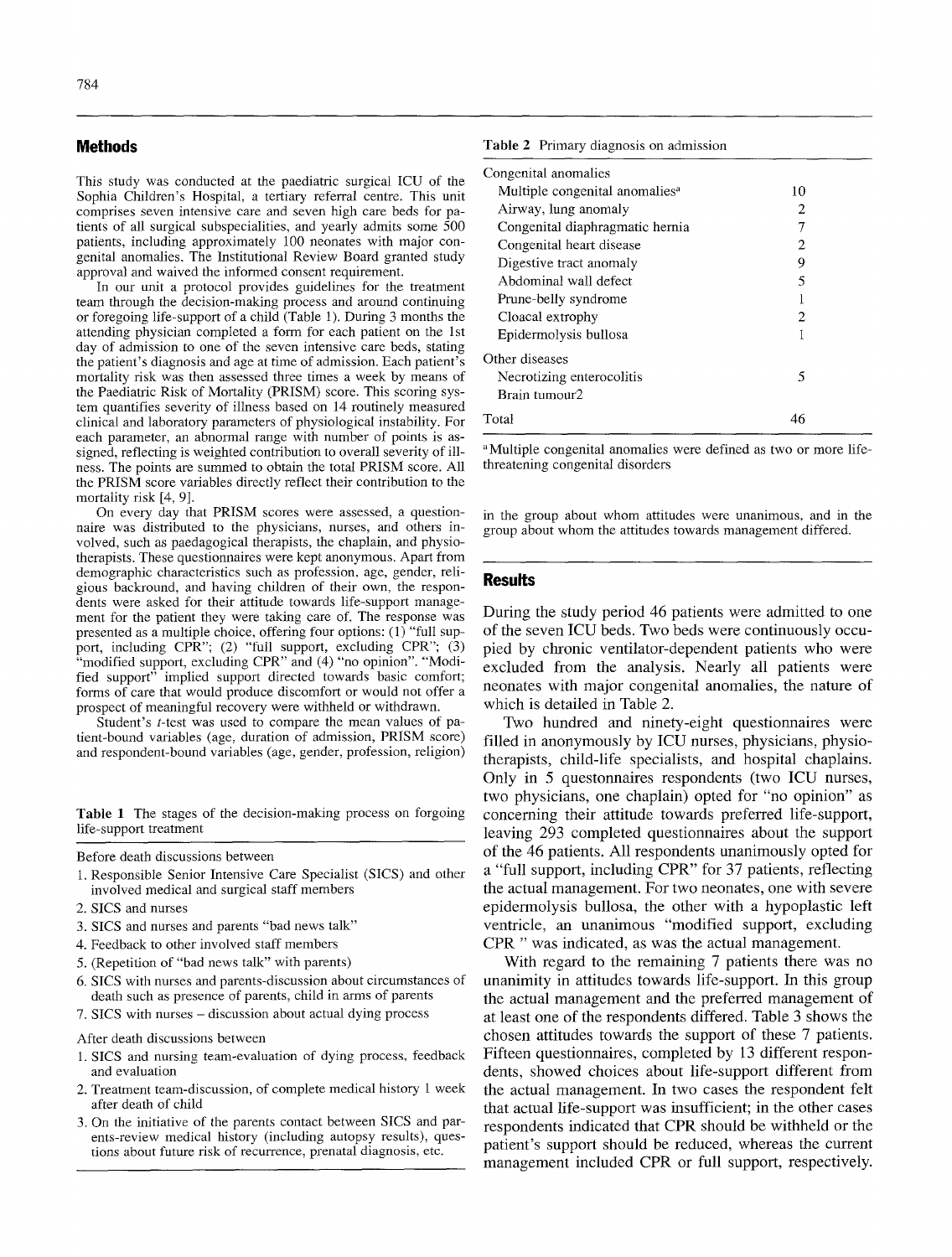Table 3 Actual management and chosen attitudes towards life-support of the patients about whom no unanimity was expressed. *(FS* full support, including CPR; *FS/no CPR* full support, excluding CPR; *MS*  modified support aimed at comfort, excluding CPR)

| Actual<br>management | No. of<br>patients | Total No. of respondents<br>(No. of questionnaires) | Total No. of respondents with different<br>attitudes (No. of questionnaires) |           |      |
|----------------------|--------------------|-----------------------------------------------------|------------------------------------------------------------------------------|-----------|------|
|                      |                    |                                                     | FS                                                                           | FS/no CPR | MS   |
| FS                   |                    | 27 (54)                                             |                                                                              | (9)       | 1(1) |
| FS/no CPR            |                    | (7)<br>6.                                           | 1(1)                                                                         |           | 3(3) |
| MS                   |                    | (2)<br>2.                                           | 0(0)                                                                         | (1)       |      |
| Total                |                    | 35(63)                                              | 1(1)                                                                         | 8(10)     | (4)  |

The group of respondents with different attitudes consisted of seven ICU nurses, three physicians, one physiotherapist, one child-life specialist and one chaplain.

Regarding patient-bound variables, the mean  $(\pm \text{ SE})$ PRISM score of the seven children responsible for diverging attitudes was  $9.6 \pm 1.9$ , which was significantly higher than the score of the children about whom the respondents' choice was unanimous:  $4.1 \pm 0.3$  ( $P < 0.05$ ). There were no significant differences in age, duration of admission, or incidence of congenital anomalies between the two groups.

If we consider the 293 completed questionnaires, the risk of mortality turned out to be the only patient-bound variable correlating with the choice of life-support. The mean  $(\pm S$ E) PRISM score of the patients for whom "full support, including CPR" was chosen, was significantly lower (4.0  $\pm$  0.3) than the score of the patients for whom "full support, no CPR" was chosen  $(10.1 \pm 2.4)$  and that of the patients for whom "modified support, no CPR" was preferred  $(8.5 \pm 2.4)$ . Other patient variables did not play a significant role in the choise of life-support.

No respondent-bound variable significantly influenced the attitude towards life-support.

## **Discussion**

A comparable study, published over a decade ago, reporting staff attitudes towards life-support of the critically ill adult, showed a remarkable agreement between physicians and nurses on ethical issues [8]. No significant relationships between attitude towards life-support and religious preference, presence of children in their own family, or gender in either the physician or the nursing group were shown. In contrast to our study, these data were obtained by means of questionnaires about imaginary patients in hypothetical situations. Since only a low positive correlation between nurses' moral judgement about hypothetical general dilemmas and moral judgement about real-life nursing dilemmas has been described [2], our study concerned patients whom the respondents were actually taking care of. Thus we tried to take into account a possible influence of emotions and attachment to the patient on the respondent's attitudes towards life-support.

From another study conducted at our department, we learned that our protocol of staged decision making enabled us to deal with our own feelings of grief because it guarantees feedback to all members of the treatment team [5]. In this study we found that opinions about life-support differed with regard to 7 of the 46 patients. Since physicians, nurses, and other therapists supply extended primary care frequently every day they are often confronted with patients for whom they feel support should be different. It is therefore necessary to discuss withholding and withdrawal of life-support at an early stage of treatment, involving all the disciplines in the decisionmaking process. Once a consensus is reached, do-not-resuscitate orders are written in the patients records before attitudes towards life-support will be changed. Sometimes more time is needed and new discussions have to be made within hours or days.

Did particular aspects influence the respondents in their attitude towards life-support of patients under their care? Children for whom no full life-support was preferred turned out to have, on the average, a higher risk of mortality. This may be explained by the essence of the PRISM score: it is constructed by scores of both the neurological and the cardiorespiratory condition [9]. The poor neurological state of the patient may imply a poor prognosis for attainment of personal awareness; a poor cardiorespiratory condition (e.g. severe bronchopulmonary dyplasia) influences the quality of life mainly physically [3]. An expected low probability of self-awareness and a poor quality of life of the patient could have played a role in the respondents' judgements. These approaches to ethical decision making in the neontal ICU have been suggested before [10]; our findings underline their relevance in practice.

In accordance with results of studies about imaginary patients we found no significant relationship between respondents' characteristics (profession, age, gender, religious background) and the attitude towards life-support. In this respect, studying attitudes towards life-support of real-life patients did not bring out new points of view [12]. We conclude that decisions about life-support of newborns with life-threatening problems should include all the ICU disciplines involved in patient care and should be made at an early stage. This offers the opportunity of detecting and discussing different attitudes. In this way, understanding between caring disciplines about the support of the children they are taking care of will be enlarged and misunderstanding, frustation and bum-out can be prevented [7].